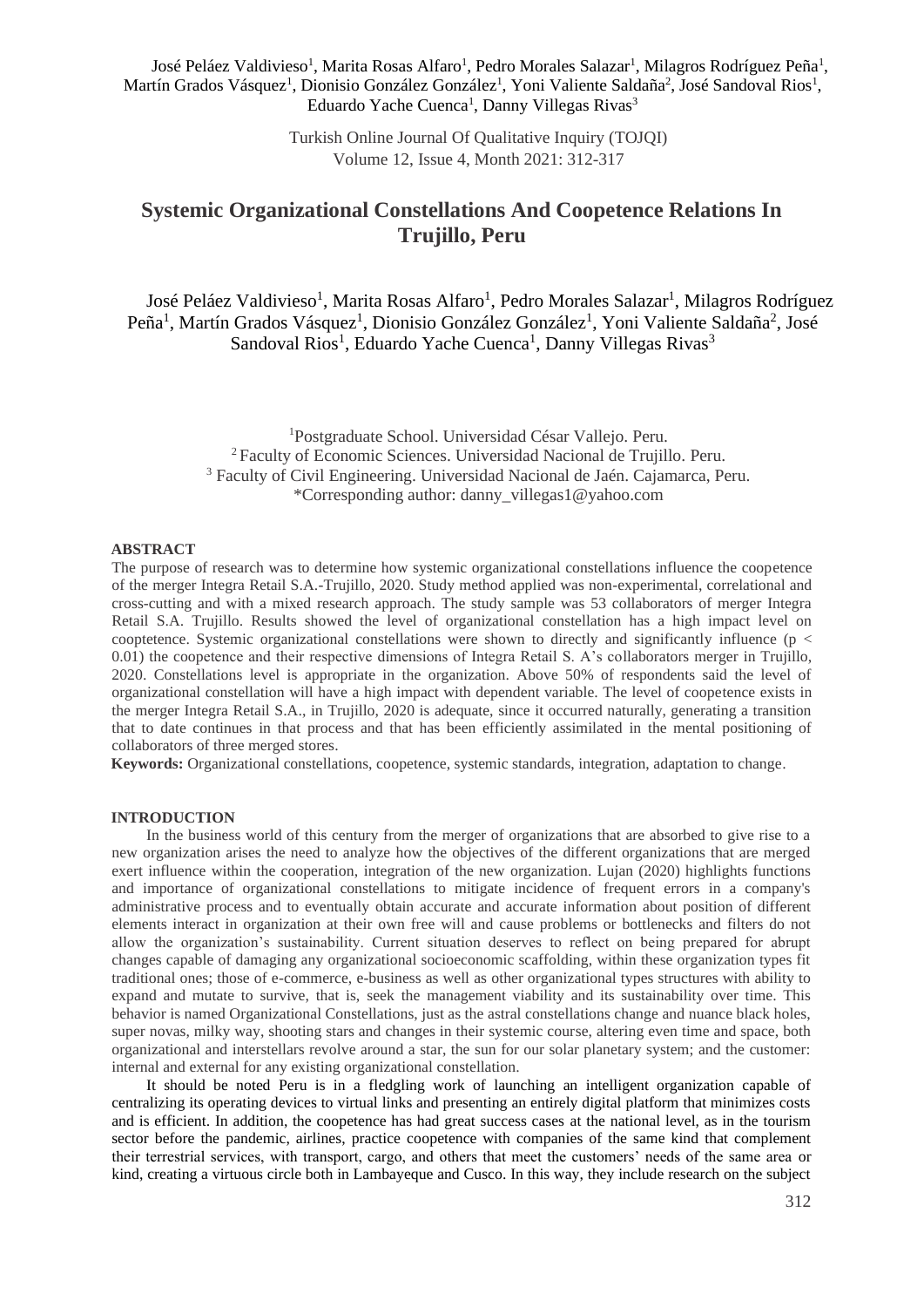of organizational constellations and coopetence between companies. In this way, Cárdenas et al (2018) point out coopetence as a business management model are of great relevance to MSMs in Colombia which has an impact on most merged companies creating value from strategic alliances that ensure sustainability over time for companies in the region, depending on market share and their positioning in the consumer public. Castro (2015) argues application of this tool helps owners and managers in the commercial area, marketing area, in financial processes, among others of MYPE. For its part, Gómez (2015) emphasizes organizational constellations are very useful for solving organization's work problems as they offer an overview of the companies' problems finding another perspective and generating efficient and beneficial solutions. In this order, Rosselet and Senoner (2015) concluded this tool opens up a number of different opportunities other techniques cannot offer by allowing an intention to be reflected that allows the organization's mistakes to be corrected and the sustainability of the same.

For its part, in Peru, Príncipe (2017) proposes, in addition to the usual tactics, systemic management allows the relationship of elements in their entirety and is used as an efficient tool that justifies survival, as well as continuity, expansion and organization's growth. Therefore, organizational constellations are a method allows the identification of errors or poor processes favor search for solutions to problems identified within organization. Likewise, Luján (2020) concludes entrepreneurs and managers have developed implicit knowledge regarding the organizational constellations, which have allowed customers have integrated information from new organization. In addition, the implementation of new tactics, systemic patterns, the incorporation of new resources, among others, allows to improve the guides' perspectives and, in this way, manage to solve the problems presented by the organization for a look at the future.

The study of organizational constellations is product of several discoveries in different fields and is a very powerful systemic tool allows to recognize what are the organization's fundamental elements, examine the relationship that exists between client and organization to solve more quickly and directly a problem of organization's functioning (Weber, 2012). Unlike family constellations, organizational constellations were applied to social systems in twentieth century's last decades by Weber and are characterized by assessing relevance of seniority, expertise, tasks, functions and wisdom of organization's oldest workers, as well as strategically strengthening decision-making aimed at renewal of the employee, changes and improvements in results of economic investments, improve the employees' vision in relation to the strategic organizations' objectives (Echegaray, 2017). In other words, the organizational constellation is assumed as a new management approach that favors the incorporation of useful changes, renewals and adaptations for companies in complex contexts of organizations' functioning in such a way as to ensure the sustainability of business development in the future. In this sense, the objective of the study is to explain the extent and how systemic organizational constellations influence the coopetence of the merger Integra Retail S.A.-Trujillo, 2020.

### **METHODOLOGY**

Study method applied was non-experimental, correlational and cross-cutting and with a mixed research approach. Population consisted of 103 workers from Region 6 of Integra Retail S.A., Tienda Carsa 22, Tienda Gallo plus Gallo 16, Marcimex store 25, Carlysa el Porvenir Store 10, Gmg Store the Future. 10, Marcimex Casagrande Store 10, Marcimex Virú Store 10. Sample consisted of 53 workers. Survey technique was used, which systematically gathered data on the subject of study, through direct and indirect contact with the workers and users who will be part of the sample. Data collection tools used were two questionnaires. Instruments were validation through expert judgement, as well as the application of Cronbach's Alpha reliability coefficient, to determine the applicability of instruments.

#### **Statistical analysis**

Descriptive statistics were used for data analysis, using frequency tables and statistical graphs. Spearman's Tau-b and Spearman Tau-b correlation coefficients were used to determine influence of organizational constellations on coopetence ratios.

#### **RESULTS**

Table 1 shows 47.2% of employees exhibit a good level of systemic organizational constellations, 30.2% a regular level and 20.8% have a poor level, while 43.4% of employees show a good level of coopetence, 32.1% a regular level and 17.0% a poor level.

Table 1. Identification of systemic organizational constellations and coopetence of merger Integra Retail S.A. in Trujillo, 2020.

| Level | Systemic Organizational constellations Coopetence |               |  |      |  |
|-------|---------------------------------------------------|---------------|--|------|--|
|       | NO                                                | $\frac{0}{0}$ |  | $\%$ |  |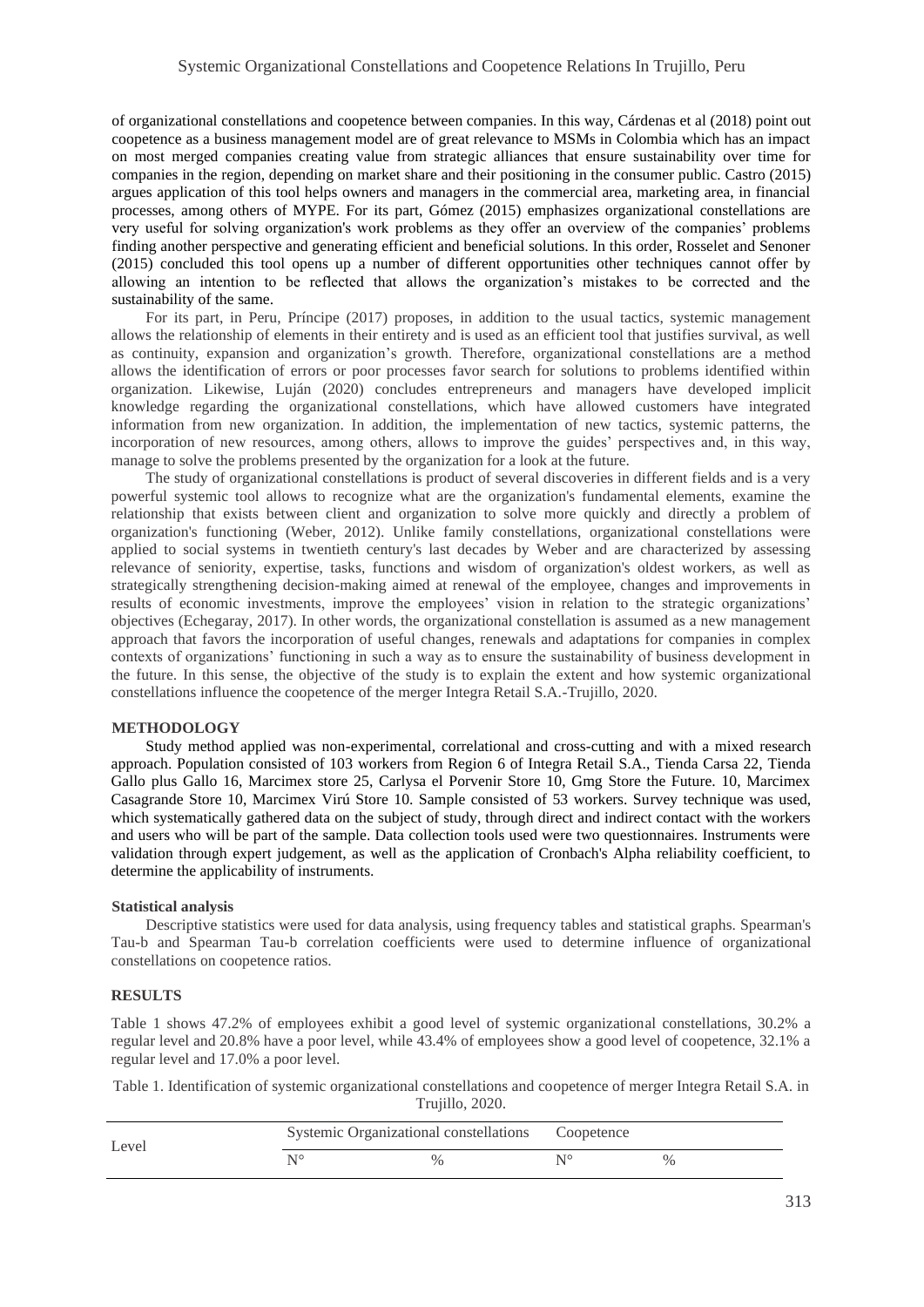| Triartin Oragos Vasquez, Diomsio Oonzarez Oonzarez, Tom Vanchie Salgana, José Sangoval Klos<br>Eduardo Yache Cuenca <sup>1</sup> , Danny Villegas Rivas <sup>3</sup> |    |      |          |      |  |  |  |  |
|----------------------------------------------------------------------------------------------------------------------------------------------------------------------|----|------|----------|------|--|--|--|--|
| Very poor                                                                                                                                                            |    | 1.9  | 4        | 7.5  |  |  |  |  |
| Deficient                                                                                                                                                            | 11 | 20.8 | 9        | 17.0 |  |  |  |  |
| Regular                                                                                                                                                              | 16 | 30.2 | 17       | 32.1 |  |  |  |  |
| Good                                                                                                                                                                 | 25 | 47.2 | 23       | 43.4 |  |  |  |  |
| Very good                                                                                                                                                            |    | 0.0  | $\Omega$ | 0.0  |  |  |  |  |
| Total                                                                                                                                                                | 53 | 100  | 53       | 100  |  |  |  |  |

José Peláez Valdivieso<sup>1</sup>, Marita Rosas Alfaro<sup>1</sup>, Pedro Morales Salazar<sup>1</sup>, Milagros Rodríguez Peña<sup>1</sup>, Martín Grados Vásquez<sup>1</sup>, Dionisio González González<sup>1</sup>, Yoni Valiente Saldaña<sup>2</sup>, José Sandoval Rios<sup>1</sup>,

Table 2 shows that Kendall's Tau-b coefficients (0.771) and Spearman's Rho (0.869) suggest a significant ratio  $(p < 0.01)$  positive, indicating systemic organizational constellations directly and significantly influence the coopetence of Integra Retail S.A. in Trujillo, 2020 merger.

Table 2. Influence of systemic organizational constellations on coopetence of collaborators of the merger Integra Retail S.A. in Trujillo, 2020.

| Systemic<br>organizational<br>constellations | Coopetence  |               |             |                  |             |               |             |                          | Total       |      |
|----------------------------------------------|-------------|---------------|-------------|------------------|-------------|---------------|-------------|--------------------------|-------------|------|
|                                              | Very poor   |               | Deficient   |                  | Regular     |               | Good        |                          |             |      |
|                                              | $N^{\circ}$ | $\frac{0}{0}$ | $N^{\circ}$ | $\%$             | $N^{\circ}$ | $\frac{0}{0}$ | $N^{\circ}$ | $\frac{0}{0}$            | $N^{\circ}$ | $\%$ |
| Very poor                                    |             | 1.9           | $\theta$    | 0.0              | $\Omega$    | 0.0           | $\Omega$    | 0.0                      |             | 1.9  |
| Deficient                                    | 3           | 5.7           | 8           | 15               | $\Omega$    | 0.0           | $\Omega$    | 0.0                      | 11          | 20.8 |
| Regular                                      | $\theta$    | 0.0           |             | 1.9              | 10          | 18.9          | 5           | 9.4                      | 16          | 30.2 |
| Good                                         | $\theta$    | 0.0           | $\theta$    | 0.0              | 7           | 13.2          | 18          | 34.0                     | 25          | 47.2 |
| Total                                        | 4           | 7.5           | 9           | 17.0             | 17          | 32.1          | 23          | 43.4                     | 53          | 100  |
| Kendall's Tau-b $(T)$ =                      |             | 0.771         | $Sig =$     | 0.000 (p < 0.01) |             |               | $Rho =$     | $0.869**$ ( $p < 0.01$ ) |             |      |

\*\* There is a significant correlation to 1% (0.01).

Table 3 shows that 54.7% of employees get a good level on target achievements and 24.5% have a regular level, 39.6% of employees get a good level on the work environment and 35.8% have regular level, 41.5% of employees get a good level on productivity and 32.1% have regular level , 45.3% of employees get a good level on organizational philosophy and 34.0% have a regular level, 43.4% of employees get a good level on cooperation and 34.0% have a regular level, 43.4% of employees get a good level on systemic standards and 30.2% have regular level, 43.4% of employees get a good level on the position and 35.8% have regular level.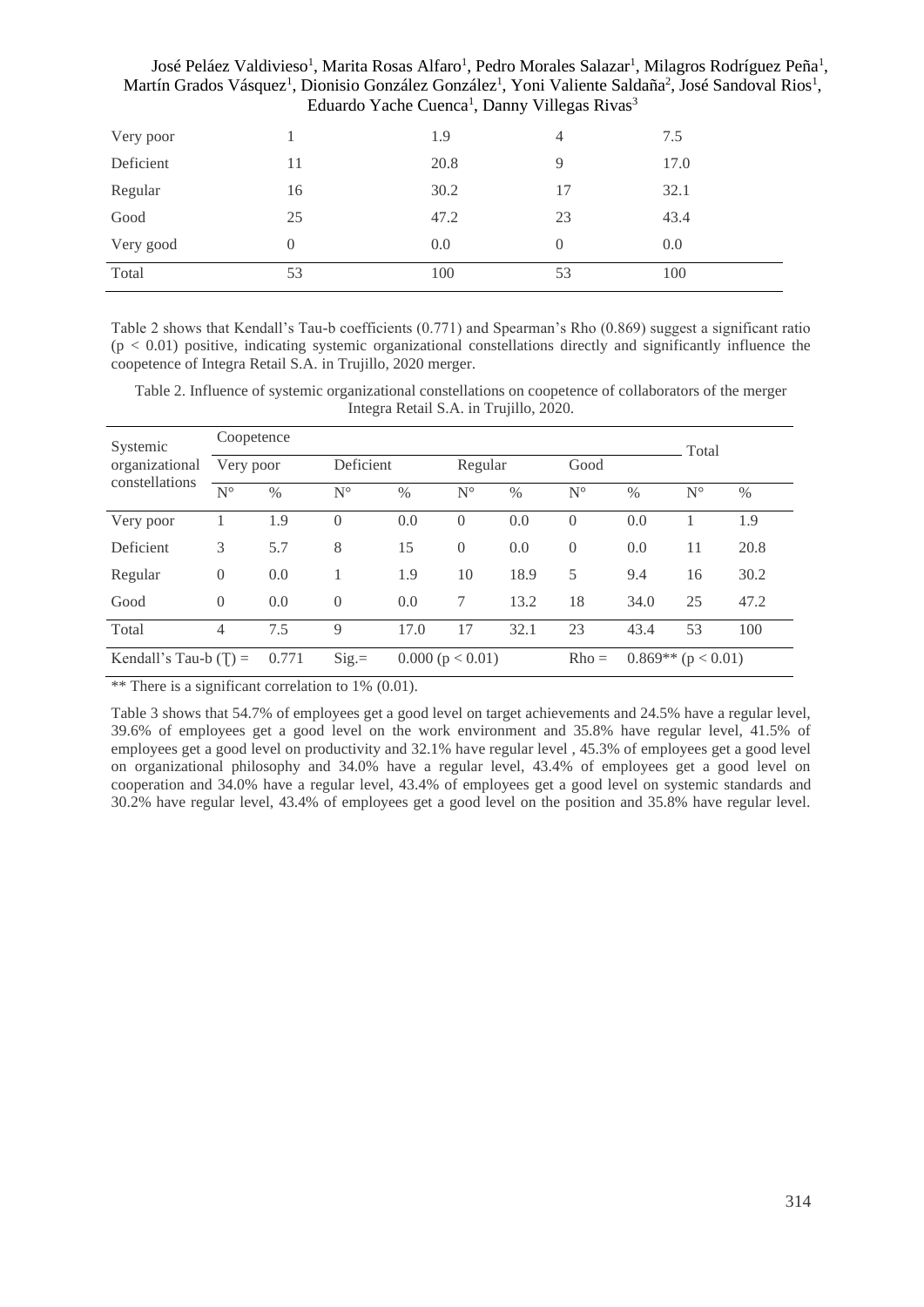# José Peláez Valdivieso<sup>1</sup>, Marita Rosas Alfaro<sup>1</sup>, Pedro Morales Salazar<sup>1</sup>, Milagros Rodríguez Peña<sup>1</sup>, Martín Grados Vásquez<sup>1</sup>, Dionisio González González<sup>1</sup>, Yoni Valiente Saldaña<sup>2</sup>, José Sandoval Rios<sup>1</sup>, Eduardo Yache Cuenca<sup>1</sup>, Danny Villegas Rivas<sup>3</sup>

| Levels       | Achieving<br>goals |      | Work           | environment |                | Productivity |                | Organization<br>al philosophy |                | Cooperation | Systemic<br>standards |      | Position    |      |
|--------------|--------------------|------|----------------|-------------|----------------|--------------|----------------|-------------------------------|----------------|-------------|-----------------------|------|-------------|------|
|              | $N^{\circ}$        | $\%$ | $N^{\circ}$    | $\%$        | $N^{\circ}$    | $\%$         | $N^{\circ}$    | $\%$                          | $N^{\circ}$    | $\%$        | $N^{\circ}$           | $\%$ | $N^{\circ}$ | %    |
| Very<br>poor |                    | 1.9  |                | 1.9         | 2              | 3.8          |                | 1.9                           | 2              | 3.8         |                       | 1.9  |             | 1.9  |
| Deficient    | 10                 | 18.9 | 12             | 22.6        | 12             | 22.6         | 10             | 18.9                          | 10             | 18.9        | 13                    | 24.5 | 10          | 18.9 |
| Regular      | 13                 | 24.5 | 19             | 35.8        | 17             | 32.1         | 18             | 34.0                          | 18             | 34.0        | 16                    | 30.2 | 19          | 35.8 |
| Good         | 29                 | 54.7 | 21             | 39.6        | 22             | 41.5         | 24             | 45.3                          | 23             | 43.4        | 23                    | 43.4 | 23          | 43.4 |
| Very<br>good | $\Omega$           | 0.0  | $\overline{0}$ | 0.0         | $\overline{0}$ | 0.0          | $\overline{0}$ | 0.0                           | $\overline{0}$ | 0.0         | $\overline{0}$        | 0.0  | $\theta$    | 0.0  |
| Total        | 53                 | 100% | 53             | 100%        | 53             | 100%         | 53             | 100%                          | 53             | 100%        | 53                    | 100% | 53          | 100% |

Table 3. Identification of dimensions of systemic organizational constellations of the collaborators of the merger Integra Retail S.A. in Trujillo, 2020.

Table 4 shows that 45.3% of employees get a good level on collaborative resources and 34.0% have a regular level, 47.2% of employees get a good level on teamwork and 26.4% have regular level, 41.5% of employees get a good level on institutional rituals and 35.8% have regular level, 37.7% of employees get a good level on adaptation to change and 30.2% have regular level, 41.5% of employees get good level on integration and 34.0% have regular level.

Table 4. Identification of dimensions of the coopetence of the collaborators of the merger Integra Retail S.A. in Trujillo, 2020.

| Levels    | Collaborative<br>resources |      | Teamwork    |               | Identity    |      | Adaptation<br>to<br>change |               | Integration |      |
|-----------|----------------------------|------|-------------|---------------|-------------|------|----------------------------|---------------|-------------|------|
|           | $N^{\circ}$                | $\%$ | $N^{\circ}$ | $\frac{0}{0}$ | $N^{\circ}$ | $\%$ | $N^{\circ}$                | $\frac{0}{0}$ | $N^{\circ}$ | $\%$ |
| Very poor | 4                          | 7.5  | 4           | 7.5           | 4           | 7.5  | 5                          | 9.4           | 3           | 5.7  |
| Deficient | 7                          | 13.2 | 10          | 18.9          | 8           | 15.1 | 12                         | 22.6          | 10          | 18.9 |
| Regular   | 18                         | 34.0 | 14          | 26.4          | 19          | 35.8 | 16                         | 30.2          | 18          | 34.0 |
| Good      | 24                         | 45.3 | 25          | 47.2          | 22          | 41.5 | 20                         | 37.7          | 22          | 41.5 |
| Very good | $\theta$                   | 0.0  | $\theta$    | 0.0           | $\theta$    | 0.0  | $\overline{0}$             | 0.0           | $\theta$    | 0.0  |
| Total     | 53                         | 100% | 53          | 100%          | 53          | 100% | 53                         | 100%          | 53          | 100% |

In Table 5 Kendall's Tau-b coefficient and Spearman's Rho coefficient show a high positive and significant ratio  $(p < 0.01)$ , which indicates that systemic organizational constellations directly influence the coopetence and their respective dimensions of merger collaborators Integra Retail S.A. in Trujillo, 2020.

Table 5. Relationship between systemic organizational constellations and co-existingness with their respective dimensions of the merger Integra Retail S.A. in Trujillo, 2020.

| Causal relationship of variables                                                                     | Kendall's<br>Tau-b | Spearman's<br>Rho |       | P value Decision | Statistical significance                    |  |  |  |  |
|------------------------------------------------------------------------------------------------------|--------------------|-------------------|-------|------------------|---------------------------------------------|--|--|--|--|
| Systemic organizational<br>constellations versus the variable<br>co-existingity.                     | 0.771              | 0.869             | 0.000 | H0 rejected      | Significant causal<br>relationship          |  |  |  |  |
| Causal relationship of the dimensions of the systemic organizational constellations with coopetence. |                    |                   |       |                  |                                             |  |  |  |  |
| Dimension achievement of                                                                             | 0.726              | 0.843             | 0.000 |                  | $\overline{HO}$ rejected Significant causal |  |  |  |  |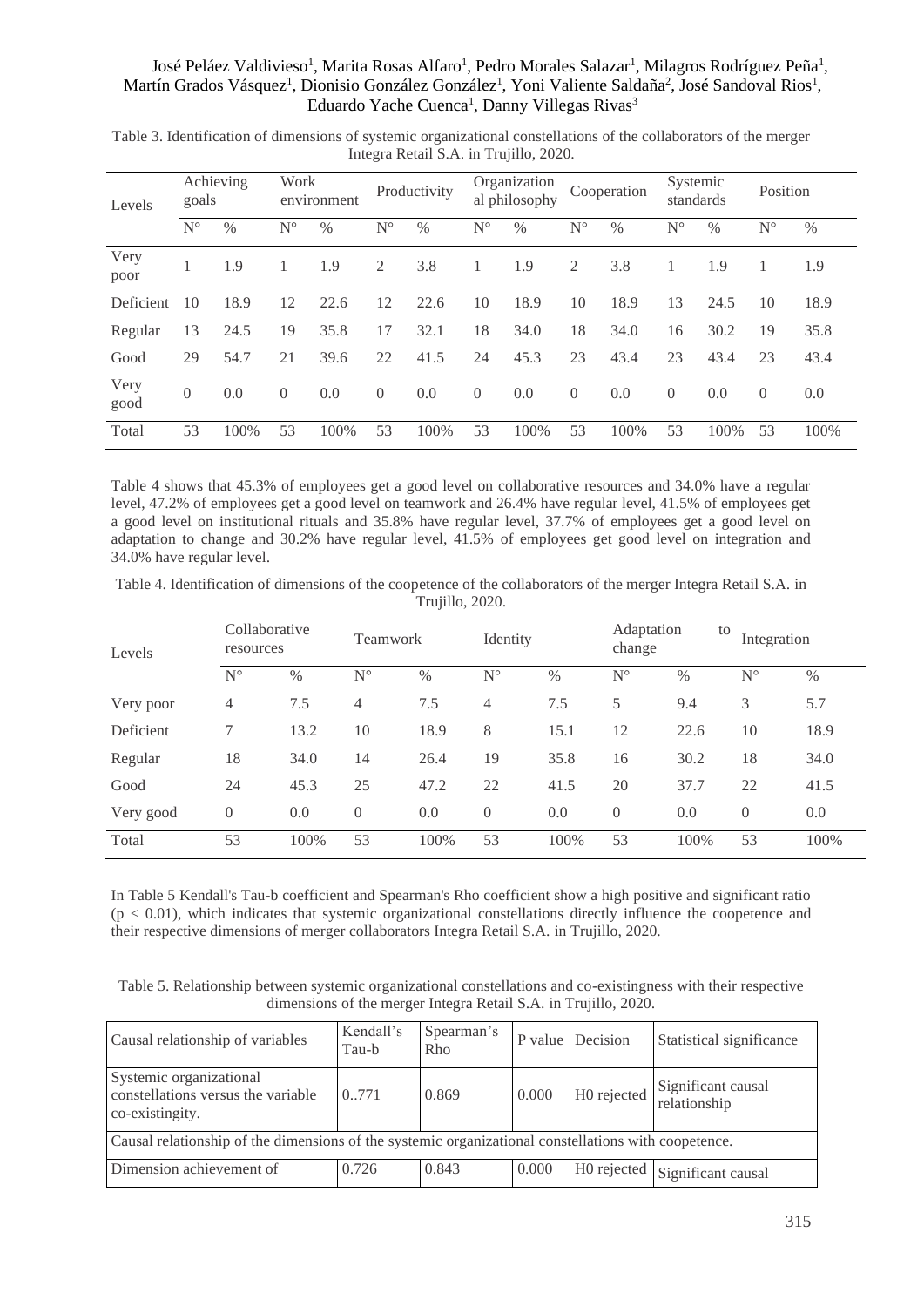# SYSTEMIC ORGANIZATIONAL CONSTELLATIONS AND COOPETENCE RELATIONS IN TRUJILLO, PERU

| objectives and the coopetence<br>variable.                                                                                     |       |       |       |             | relationship                          |
|--------------------------------------------------------------------------------------------------------------------------------|-------|-------|-------|-------------|---------------------------------------|
| Work environment dimension and<br>the coopetence variable.                                                                     | 0.760 | 0.875 | 0.000 | H0 rejected | Significant causal<br>relationship    |
| Productivity dimension and the<br>coopetence variable.                                                                         | 0.750 | 0.867 | 0.000 | H0 rejected | Significant causal<br>relationship    |
| Organizational philosophy<br>dimension and the coopetence<br>variable.                                                         | 0.759 | 0.876 | 0.000 | H0 rejected | Significant causal<br>relationship    |
| Cooperation dimension and the<br>coopetence variable.                                                                          | 0.735 | 0.861 | 0.000 | H0 rejected | Significant causal<br>relationship    |
| Systemic standards dimension and<br>the coopetence variable.                                                                   | 0.727 | 0.857 | 0.000 | H0 rejected | Significant causal<br>relationship    |
| Position dimension and the<br>coopetence variable.                                                                             | 0.709 | 0.844 | 0.000 | H0 rejected | Significant causal<br>relationship    |
| Causal relationship of the systemic organizational constellations' variable with the dimensions of the<br>coopetence variable. |       |       |       |             |                                       |
| Variable systemic organizational<br>constellations and the collaborative<br>resources dimension                                | 0.770 | 0.879 | 0.000 | H0 rejected | Significant<br>causal<br>relationship |
| Variable systemic organizational<br>constellations and the teamwork<br>dimension                                               | 0.751 | 0.867 | 0.000 | H0 rejected | Significant<br>causal<br>relationship |
| Variable systemic organizational<br>constellations and the institutional<br>ritual dimension                                   | 0.742 | 0.855 | 0.000 | H0 rejected | Significant<br>causal<br>relationship |
| Variable systemic organizational<br>constellations and the adaptation to<br>change dimension                                   | 0.701 | 0.828 | 0.000 | H0 rejected | Significant<br>causal<br>relationship |
| Variable systemic organizational<br>constellations and the integration<br>dimension                                            | 0.723 | 0.852 | 0.000 | H0 rejected | Significant<br>causal<br>relationship |

\*\* Significant correlation to 1% (0.01).

# **DISCUSION**

The results that suggest a direct and significant influence of systemic organizational constellations with the coopetence of the merger Integra Retail S.A. in Trujillo, 2020, coincide with Gómez (2015) who attributes coincidences in the results and data of most representative academic products involved in the topic of systemic organizational constellations in organizations which impact on organizations' coopetence.

The level of good evidenced in the systemic organizational constellations and coopetence in the collaborators and managers of the merger Integra Retail S.A., agrees, with the statement put forward by Echegaray (2017), who states organizational constellations by 69% resolve daily conflicts, and coincides with Castro (2015) reports, who points out process of adapting to coopetence resulting from a merger is traumatic and that it leads to certain decisions through organizational constellation, is aimed at increasing skills, skills, development, and human potential development through continuous training and full participation with involvement.

In relation to dimensions' level of the systemic organizational constellations, in Table 5 are bordering the "Good" scale, at 54.7% of the Objective Achievement dimension, (39.6%) for Working Environment or "Good" dimension (41.5%) productivity dimension. Organizational laws in a similar way, in companies and institutions – which are secondary, functional and time-limited social systems, unlike the primary, emotional and infinite family system – there are invisible laws that, if not respected, bring business problems such as negative working climate, high staff turnover, customer departure, projects that never material, too much effort and few